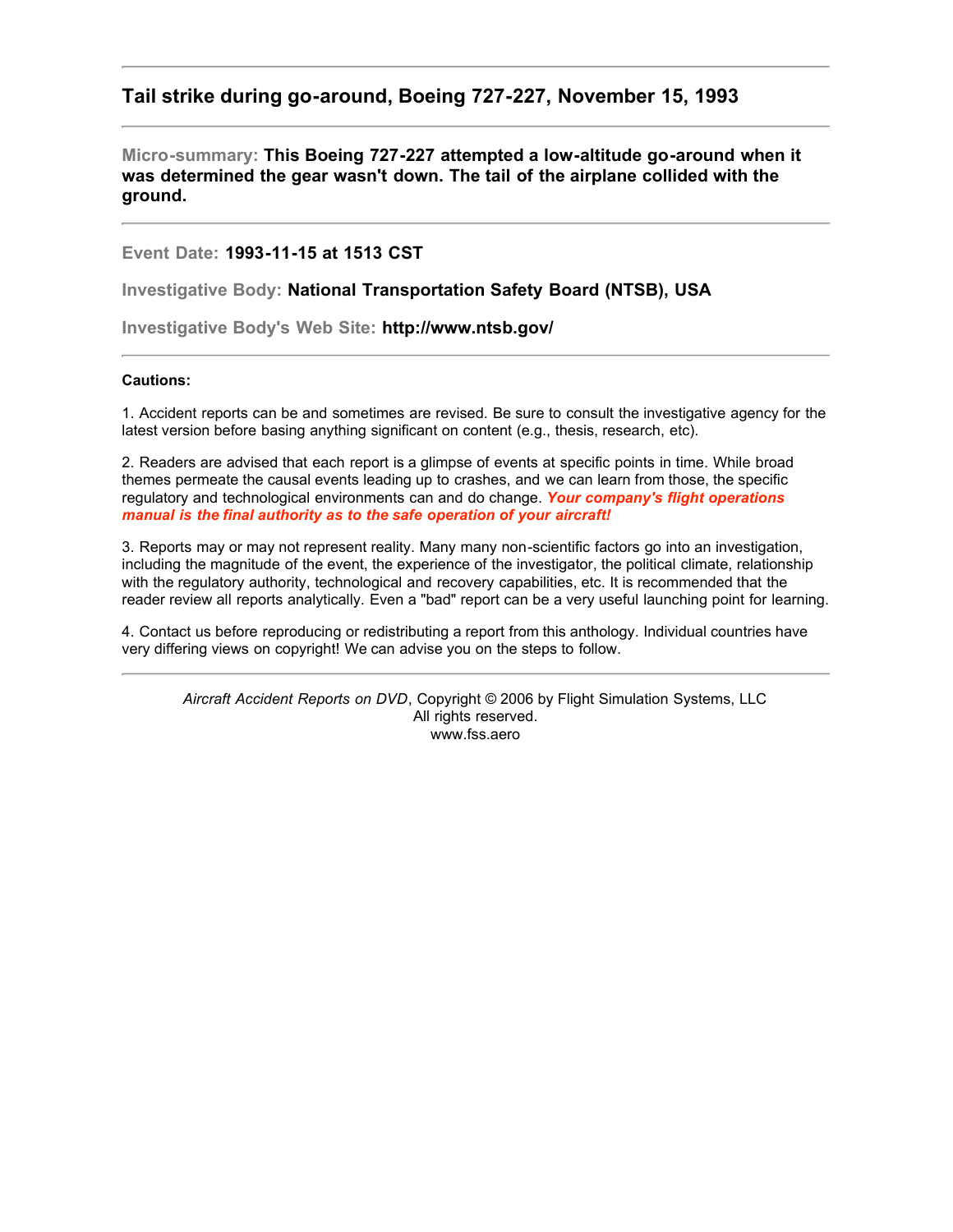| <b>National Transportation Safety Board</b>                                                                                                                                                                                                                                                                                                                                                                                                                                                                                                                                                                                                                                                                                                                                                                                                                                                                                                                                                                                                                                                                                                                                                                                                                                                                                                                                                                                                                                                          |              |                           | NTSB ID: CHI94FA039         |                                  | Aircraft Registration Number: N16762 |                            |                  |  |  |
|------------------------------------------------------------------------------------------------------------------------------------------------------------------------------------------------------------------------------------------------------------------------------------------------------------------------------------------------------------------------------------------------------------------------------------------------------------------------------------------------------------------------------------------------------------------------------------------------------------------------------------------------------------------------------------------------------------------------------------------------------------------------------------------------------------------------------------------------------------------------------------------------------------------------------------------------------------------------------------------------------------------------------------------------------------------------------------------------------------------------------------------------------------------------------------------------------------------------------------------------------------------------------------------------------------------------------------------------------------------------------------------------------------------------------------------------------------------------------------------------------|--------------|---------------------------|-----------------------------|----------------------------------|--------------------------------------|----------------------------|------------------|--|--|
| <b>FACTUAL REPORT</b>                                                                                                                                                                                                                                                                                                                                                                                                                                                                                                                                                                                                                                                                                                                                                                                                                                                                                                                                                                                                                                                                                                                                                                                                                                                                                                                                                                                                                                                                                |              |                           | Occurrence Date: 11/15/1993 |                                  |                                      | Most Critical Injury: None |                  |  |  |
| <b>ÁVJATIQN</b>                                                                                                                                                                                                                                                                                                                                                                                                                                                                                                                                                                                                                                                                                                                                                                                                                                                                                                                                                                                                                                                                                                                                                                                                                                                                                                                                                                                                                                                                                      |              | Occurrence Type: Accident |                             | Investigated By: NTSB            |                                      |                            |                  |  |  |
| Location/Time                                                                                                                                                                                                                                                                                                                                                                                                                                                                                                                                                                                                                                                                                                                                                                                                                                                                                                                                                                                                                                                                                                                                                                                                                                                                                                                                                                                                                                                                                        |              |                           |                             |                                  |                                      |                            |                  |  |  |
| Nearest City/Place                                                                                                                                                                                                                                                                                                                                                                                                                                                                                                                                                                                                                                                                                                                                                                                                                                                                                                                                                                                                                                                                                                                                                                                                                                                                                                                                                                                                                                                                                   | <b>State</b> |                           | Zip Code                    | <b>Local Time</b>                | Time Zone                            |                            |                  |  |  |
| <b>CHICAGO</b>                                                                                                                                                                                                                                                                                                                                                                                                                                                                                                                                                                                                                                                                                                                                                                                                                                                                                                                                                                                                                                                                                                                                                                                                                                                                                                                                                                                                                                                                                       | IL           |                           | 60666                       | 1513                             | <b>CST</b>                           |                            |                  |  |  |
| Distance From Landing Facility:<br>Direction From Airport:<br>Airport Proximity: On Airport                                                                                                                                                                                                                                                                                                                                                                                                                                                                                                                                                                                                                                                                                                                                                                                                                                                                                                                                                                                                                                                                                                                                                                                                                                                                                                                                                                                                          |              |                           |                             |                                  |                                      |                            |                  |  |  |
| <b>Aircraft Information Summary</b>                                                                                                                                                                                                                                                                                                                                                                                                                                                                                                                                                                                                                                                                                                                                                                                                                                                                                                                                                                                                                                                                                                                                                                                                                                                                                                                                                                                                                                                                  |              |                           |                             |                                  |                                      |                            |                  |  |  |
| Aircraft Manufacturer                                                                                                                                                                                                                                                                                                                                                                                                                                                                                                                                                                                                                                                                                                                                                                                                                                                                                                                                                                                                                                                                                                                                                                                                                                                                                                                                                                                                                                                                                |              |                           | Model/Series                |                                  |                                      |                            | Type of Aircraft |  |  |
| <b>BOEING</b>                                                                                                                                                                                                                                                                                                                                                                                                                                                                                                                                                                                                                                                                                                                                                                                                                                                                                                                                                                                                                                                                                                                                                                                                                                                                                                                                                                                                                                                                                        |              |                           | 727-227                     |                                  |                                      |                            | Airplane         |  |  |
| Sightseeing Flight: No                                                                                                                                                                                                                                                                                                                                                                                                                                                                                                                                                                                                                                                                                                                                                                                                                                                                                                                                                                                                                                                                                                                                                                                                                                                                                                                                                                                                                                                                               |              |                           |                             | Air Medical Transport Flight: No |                                      |                            |                  |  |  |
| Narrative                                                                                                                                                                                                                                                                                                                                                                                                                                                                                                                                                                                                                                                                                                                                                                                                                                                                                                                                                                                                                                                                                                                                                                                                                                                                                                                                                                                                                                                                                            |              |                           |                             |                                  |                                      |                            |                  |  |  |
| Brief narrative statement of facts, conditions and circumstances pertinent to the accident/incident:<br>HISTORY OF THE FLIGHT                                                                                                                                                                                                                                                                                                                                                                                                                                                                                                                                                                                                                                                                                                                                                                                                                                                                                                                                                                                                                                                                                                                                                                                                                                                                                                                                                                        |              |                           |                             |                                  |                                      |                            |                  |  |  |
| Houston, Texas and Chicago, Illinois, sustained substantial damage to the lower portion of the aft<br>fuselage when it contacted the runway during a go around at Chicago's O'Hare International Airport<br>The go around was initiated when the flight crew realized the landing gear was not extended<br>$(ORD)$ .<br>The three flight crew members, four flight attendants, and seventy nine passengers<br>for landing.<br>reported no injuries. Visual meteorological conditions prevailed at the time of the accident, and<br>the flight operated on an IFR flight plan.<br>The flight operated under 14 CFR Part 121, and<br>originated from Houston, Texas, approximately 1312.<br>The flight crewmembers stated when they arrived in the Chicago area, it was a heavy traffic period<br>ORD Air Traffic Control (ATC) was using parallel runways (27L and 27R) for landing. The flight<br>and<br>crewmembers stated they were radar vectored onto a longer than normal (estimated 17 to 18 miles)<br>final approach for Runway 27L, and received early assigned airspeed reductions, which they<br>attributed to the volume of traffic. The crew members estimated they were on an eight mile final<br>the runway when ATC assigned an airspeed of 150 knots. The flight crew selected twenty-five<br>for<br>degrees of flaps to maintain the assigned airspeed. They stated they elected to delay landing gear<br>extension "until normal gear extension point" and continued the approach. |              |                           |                             |                                  |                                      |                            |                  |  |  |
| The flight crewmembers stated they received Traffic Collision Avoidance System (TCAS) Traffic<br>Alerts (TAs) throughout the approach. The Flight Engineer (FE) stated they broke out of the clouds<br>about 2,500 feet Mean Sea Level (MSL) and visually identified a TCAS traffic alert target (a Boeing<br>747) on the parallel approach for Runway 27R.                                                                                                                                                                                                                                                                                                                                                                                                                                                                                                                                                                                                                                                                                                                                                                                                                                                                                                                                                                                                                                                                                                                                          |              |                           |                             |                                  |                                      |                            |                  |  |  |
| The FE reported they received another aural TCAS traffic alert "almost immediately" after the 1000<br>foot above ground level (AGL) altitude call-out. The target appeared below them, at their three<br>o'clock position, and one mile, moving from right to left across their path. The FE stated<br>"This caused a large distractionwhile we searched for a potential conflict." He indicated<br>that, although spurious, or "phantom" TCAS warnings were not uncommon, "the threat seemed real<br>because we had already confirmed the B747." He reported all three flight crewmembers gave the<br>potential traffic conflict "the highest priority" and searched the airspace around them for the<br>traffic. They were unable to visually identify the target.                                                                                                                                                                                                                                                                                                                                                                                                                                                                                                                                                                                                                                                                                                                                 |              |                           |                             |                                  |                                      |                            |                  |  |  |
| The flight crew reported as they descended through 500 feet AGL the Ground Proximity Warning System<br>(GPWS) began to sound "Whoop Whoop Terrain." The crew verified they were operating in visual<br>conditions, clear of terrain/obstructions, and continued the approach, as per company policy.<br>flight crew unsuccessfully attempted to troubleshoot and identify the cause of the GPWS alert,<br>while the GPWS continued to broadcast its "Whoop Whoop Terrain" warning. They stated when they                                                                                                                                                                                                                                                                                                                                                                                                                                                                                                                                                                                                                                                                                                                                                                                                                                                                                                                                                                                             |              |                           |                             |                                  |                                      |                            | The              |  |  |

*FACTUAL REPORT - AVIATION Page 1*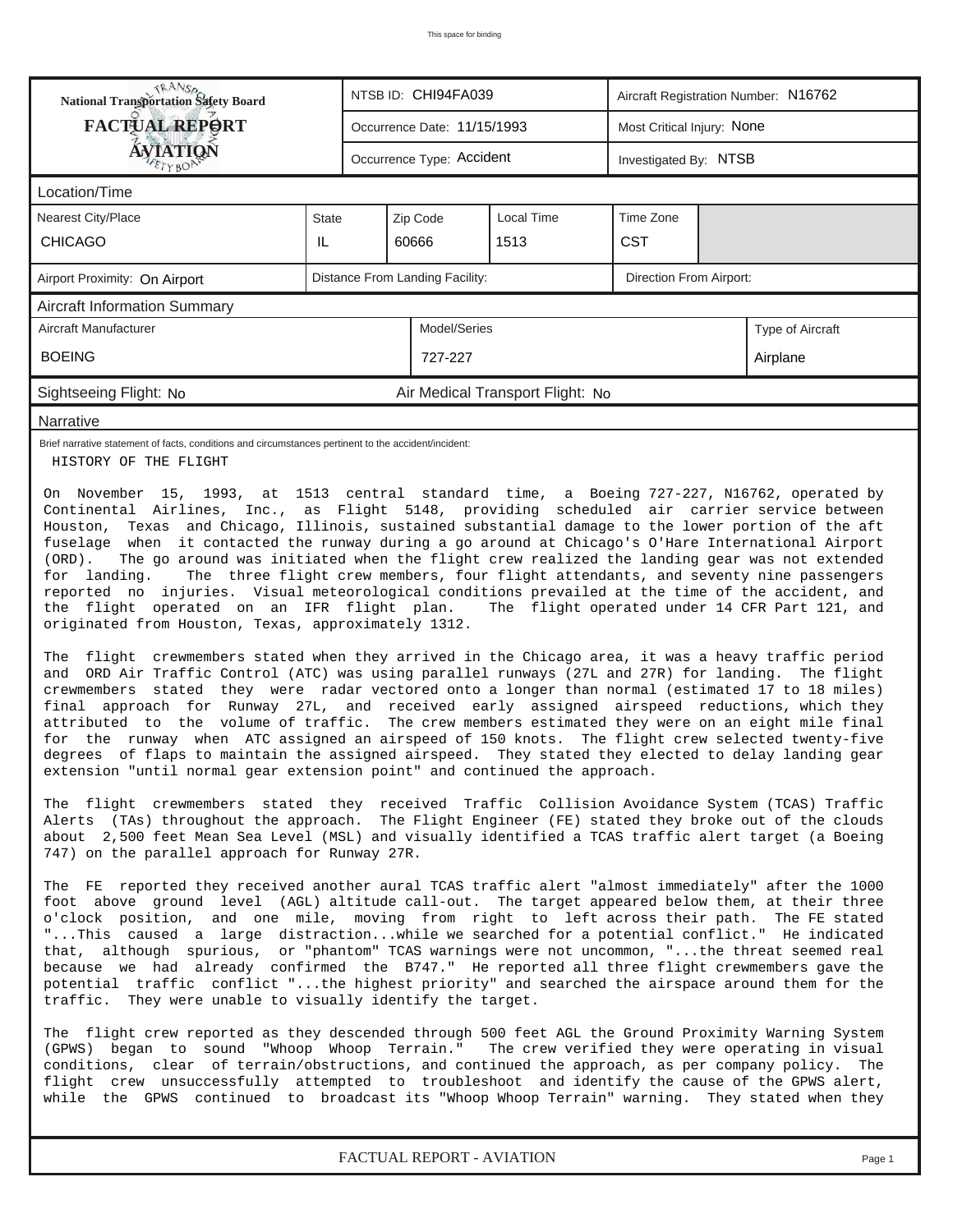| <b>National Transportation Safety Board</b> | NTSB ID: CHI94FA039         |  |
|---------------------------------------------|-----------------------------|--|
| <b>FACTUAL REPORT</b>                       | Occurrence Date: 11/15/1993 |  |
|                                             | Occurrence Type: Accident   |  |
|                                             |                             |  |

# *Narrative (Continued)*

were about 200 feet AGL, they received another TCAS Traffic Alert.

The flight crewmembers reported they were distracted as they continued the approach, calling out altitudes, looking for traffic and trying to determine what was causing the GPWS warning. The FE stated "...for a time there, nothing made sense." At 50 feet AGL the GPWS aural warning ceased. The flight crewmembers stated when the distracting noise stopped, they all suddenly recognized they "didn't have three green" (the landing gear was not extended.) They added power and performed a go around, scraping the aft fuselage on the runway in the process. The airplane returned to land on Runway 32L without further incident.

Postaccident examination of the landing gear warning system and the Ground Proximity Warning System (GPWS) revealed they were capable of normal operation. Flight crew statements obtained during interview indicated supported this. Copies of pertinent maintenance entries are appended.

## DAMAGE TO AIRCRAFT

The #3 VHF antenna and the aft drain mast separated when the aft fuselage touched the runway during the go around. The aft fuselage exhibited dents, punctures and longitudinal scratches. The aircraft pressure vessel was punctured/compromised during ground impact.

#### COMMUNICATIONS

ATC records indicate at 1512:40, ORD North Local Controller (NLC) was contacted by an American Airlines flight crew member, who indicated the Continental flight did not have the landing gear extended. The NLC coordinated with the South Local Controller (SLC), and at 1512:48 SLC advised "Continental, go around, go around. Continental no gear, no gear." The flight crew reported they did not hear the controller's instructions. They stated they were probably too busy performing the go around to recognize the radio transmission. Controller statements and an ATC transcript are appended.

#### FLIGHT RECORDERS

The Cockpit Voice Recorder (CVR) and Digital Flight Data Recorder (DFDR) were transported to the National Transportation Safety Board's (NTSB's) laboratory in Washington, D.C. for readout and evaluation. The CVR, a 30 minute, continuous loop tape, contained only nonpertinent postaccident ground crew discussion. The DFDR data indicated the airplane descended on a 270 degree magnetic heading to an altitude of approximately 646 feet MSL before it began to climb. The DFDR Factual Report is appended. The CVR and DFDR were released to the operator upon completion of laboratory examination.

## MEDICAL/PATHOLOGICAL INFORMATION

Toxicological test results were negative on all three flight crew members. Results are appended.

### ADDITIONAL INFORMATION

The flight crew indicated the landing gear warning system never warned them the gear was not extended. They did not observe three green lights indicating gear down for landing, but neither did they observe a red gear position warning light either. The landing gear warning horn and red light are triggered when the landing gear is not down and locked and either of the following conditions exist:

- 1. Flaps greater than 25 degrees.
- 2. Throttle lever/levers in the aft 10 degree position on the throttle quadrant.

*FACTUAL REPORT - AVIATION Page 1a*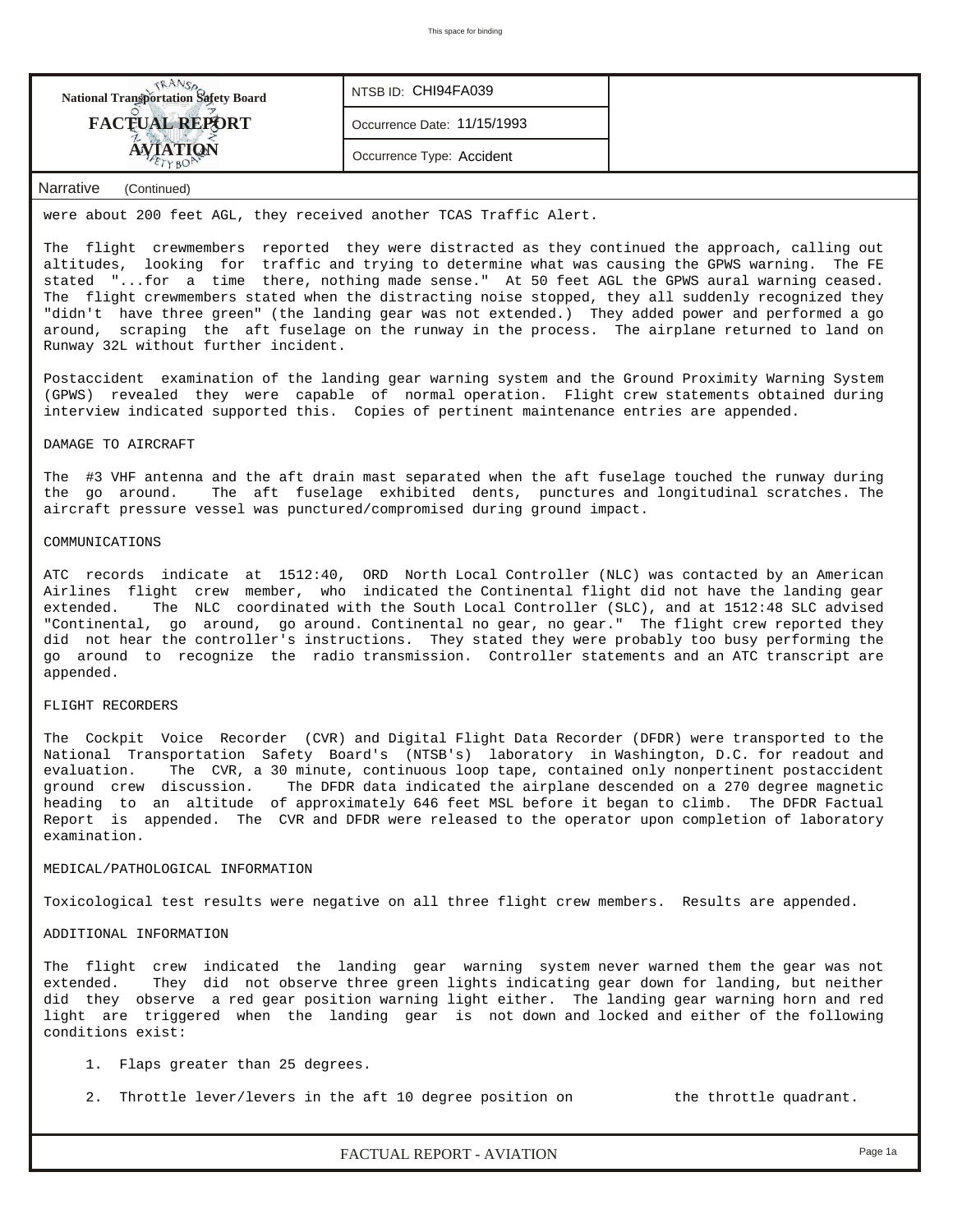|                                                                                                                                                                                                                                                                                                                                                                                                                                                                                                                                                                                                                                                                                                                                                                                                                                                                                                                                                                                                                                                                                                                                                                                                                                                                                                                                                                                                                                                                                                                                                                                                                                                                                                                                                                                                                                                                                                                                                                                                                                                                                                                                                                                                                                                                                                                                                                                                                                                                                                                                                                                                                                                                                                                                                                                                                                                                 | This space for binding                                                                                                                                                                                                                                                                                                                                               |                                                                                                                                                     |
|-----------------------------------------------------------------------------------------------------------------------------------------------------------------------------------------------------------------------------------------------------------------------------------------------------------------------------------------------------------------------------------------------------------------------------------------------------------------------------------------------------------------------------------------------------------------------------------------------------------------------------------------------------------------------------------------------------------------------------------------------------------------------------------------------------------------------------------------------------------------------------------------------------------------------------------------------------------------------------------------------------------------------------------------------------------------------------------------------------------------------------------------------------------------------------------------------------------------------------------------------------------------------------------------------------------------------------------------------------------------------------------------------------------------------------------------------------------------------------------------------------------------------------------------------------------------------------------------------------------------------------------------------------------------------------------------------------------------------------------------------------------------------------------------------------------------------------------------------------------------------------------------------------------------------------------------------------------------------------------------------------------------------------------------------------------------------------------------------------------------------------------------------------------------------------------------------------------------------------------------------------------------------------------------------------------------------------------------------------------------------------------------------------------------------------------------------------------------------------------------------------------------------------------------------------------------------------------------------------------------------------------------------------------------------------------------------------------------------------------------------------------------------------------------------------------------------------------------------------------------|----------------------------------------------------------------------------------------------------------------------------------------------------------------------------------------------------------------------------------------------------------------------------------------------------------------------------------------------------------------------|-----------------------------------------------------------------------------------------------------------------------------------------------------|
| <b>NANSA</b><br>National Transportation Safety Board                                                                                                                                                                                                                                                                                                                                                                                                                                                                                                                                                                                                                                                                                                                                                                                                                                                                                                                                                                                                                                                                                                                                                                                                                                                                                                                                                                                                                                                                                                                                                                                                                                                                                                                                                                                                                                                                                                                                                                                                                                                                                                                                                                                                                                                                                                                                                                                                                                                                                                                                                                                                                                                                                                                                                                                                            | NTSB ID: CHI94FA039                                                                                                                                                                                                                                                                                                                                                  |                                                                                                                                                     |
| <b>FACTUAL REPORT</b>                                                                                                                                                                                                                                                                                                                                                                                                                                                                                                                                                                                                                                                                                                                                                                                                                                                                                                                                                                                                                                                                                                                                                                                                                                                                                                                                                                                                                                                                                                                                                                                                                                                                                                                                                                                                                                                                                                                                                                                                                                                                                                                                                                                                                                                                                                                                                                                                                                                                                                                                                                                                                                                                                                                                                                                                                                           | Occurrence Date: 11/15/1993                                                                                                                                                                                                                                                                                                                                          |                                                                                                                                                     |
| AVIATION                                                                                                                                                                                                                                                                                                                                                                                                                                                                                                                                                                                                                                                                                                                                                                                                                                                                                                                                                                                                                                                                                                                                                                                                                                                                                                                                                                                                                                                                                                                                                                                                                                                                                                                                                                                                                                                                                                                                                                                                                                                                                                                                                                                                                                                                                                                                                                                                                                                                                                                                                                                                                                                                                                                                                                                                                                                        | Occurrence Type: Accident                                                                                                                                                                                                                                                                                                                                            |                                                                                                                                                     |
| Narrative<br>(Continued)                                                                                                                                                                                                                                                                                                                                                                                                                                                                                                                                                                                                                                                                                                                                                                                                                                                                                                                                                                                                                                                                                                                                                                                                                                                                                                                                                                                                                                                                                                                                                                                                                                                                                                                                                                                                                                                                                                                                                                                                                                                                                                                                                                                                                                                                                                                                                                                                                                                                                                                                                                                                                                                                                                                                                                                                                                        |                                                                                                                                                                                                                                                                                                                                                                      |                                                                                                                                                     |
| The flight crew stated they were established in a stable, power on approach, and never exceeded 25<br>degrees flaps selected, thus they never triggered the landing gear warning system.<br>manufacturer stated: "The 727 airplane was certified for flaps 30 or flaps 40<br>landings(therefore) the trigger point of the continuous aural warning system was set toflaps<br>greater than 25." Excerpts from the Boeing 727 maintenance manual are appended.<br>Continental operates their Boeing 727 airplanes equipped with Sundstrand Mark I or Mark II GPWS<br>units, which provide verbal aural warnings in response to aircraft configuration/operation<br>deficiencies.<br>"Whoop Whoop Terrain" warning "when the aircraft penetrates below 500 feet with the landing gear<br>not down." This warning will sound continuously until the airplane reaches 50 feet AGL, when it is<br>automatically inhibited. The GPWS maintenance manual indicates the warnings are automatically<br>inhibited below 50 feet of radio height "to reduce nuisance alarms caused by ground-effect induced<br>static pressure fluctuations."<br>Conditions which result in the "Whoop Whoop Terrain" warning are as follows:<br>1. Rate of descent exceeds certain threshold values.<br>configuration.<br>3. Takeoff altitude loss or takeoff rate warning.<br>4. Below 500 feet AGL with landing gear not down.<br>500 feet AGL, with a sink rate<br>б.<br>Below<br>position.<br>The GPWS unit installed in the accident airplane will also sound a "Glideslope Pull Up" message in<br>the event of an inadvertent descent below Glideslope when an ILS frequency is selected by the<br>pilot.<br>Sundstrand Mark II GPWS unit offers an expanded vocabulary which allows for more specific warnings<br>as to the nature of the airplane deficiency. The expanded vocabulary includes "Too Low Gear," "Too<br>Low Flaps," "Too Low Terrain," "Sinkrate," "Don't Sink," and "Minimums." Excerpts from the<br>Sundstrand maintenance manuals are appended.<br>The flight crew stated they were confused by the "Terrain" terminology under those circumstances.<br>They ascertained they were operating clear of terrain, in daylight, visual meteorological<br>conditions, and continued the approach. The flight crew members stated they received training in<br>the operation of the GPWS system.<br>flight conditions/events, but they expected a more specific warning. They stated they had not<br>experienced the GPWS Mark I aural warning ("Whoop Whoop Terrain") for landing gear before, and with<br>the other distractions during the approach, they were unable to decode its significance.<br>Continental has incorporated the accident scenario into its training curriculum, and GPWS specifics<br>are now addressed in classroom and simulator exercises. | The accident airplane was equipped with the Mark I GPWS unit, which provides a<br>2. Terrain closure rate exceeds certain threshold values,<br>5. Gear down, but flaps not extended sufficiently when<br>exceeding certain values.<br>200 feet AGL with gear down, but flaps not<br>No more specific vocabulary warnings are available in the Mark I GPWS units. The | The<br>dependent on aircraft<br>operating between 200 and<br>selected to the landing<br>They were academically familiar with the various triggering |
|                                                                                                                                                                                                                                                                                                                                                                                                                                                                                                                                                                                                                                                                                                                                                                                                                                                                                                                                                                                                                                                                                                                                                                                                                                                                                                                                                                                                                                                                                                                                                                                                                                                                                                                                                                                                                                                                                                                                                                                                                                                                                                                                                                                                                                                                                                                                                                                                                                                                                                                                                                                                                                                                                                                                                                                                                                                                 |                                                                                                                                                                                                                                                                                                                                                                      |                                                                                                                                                     |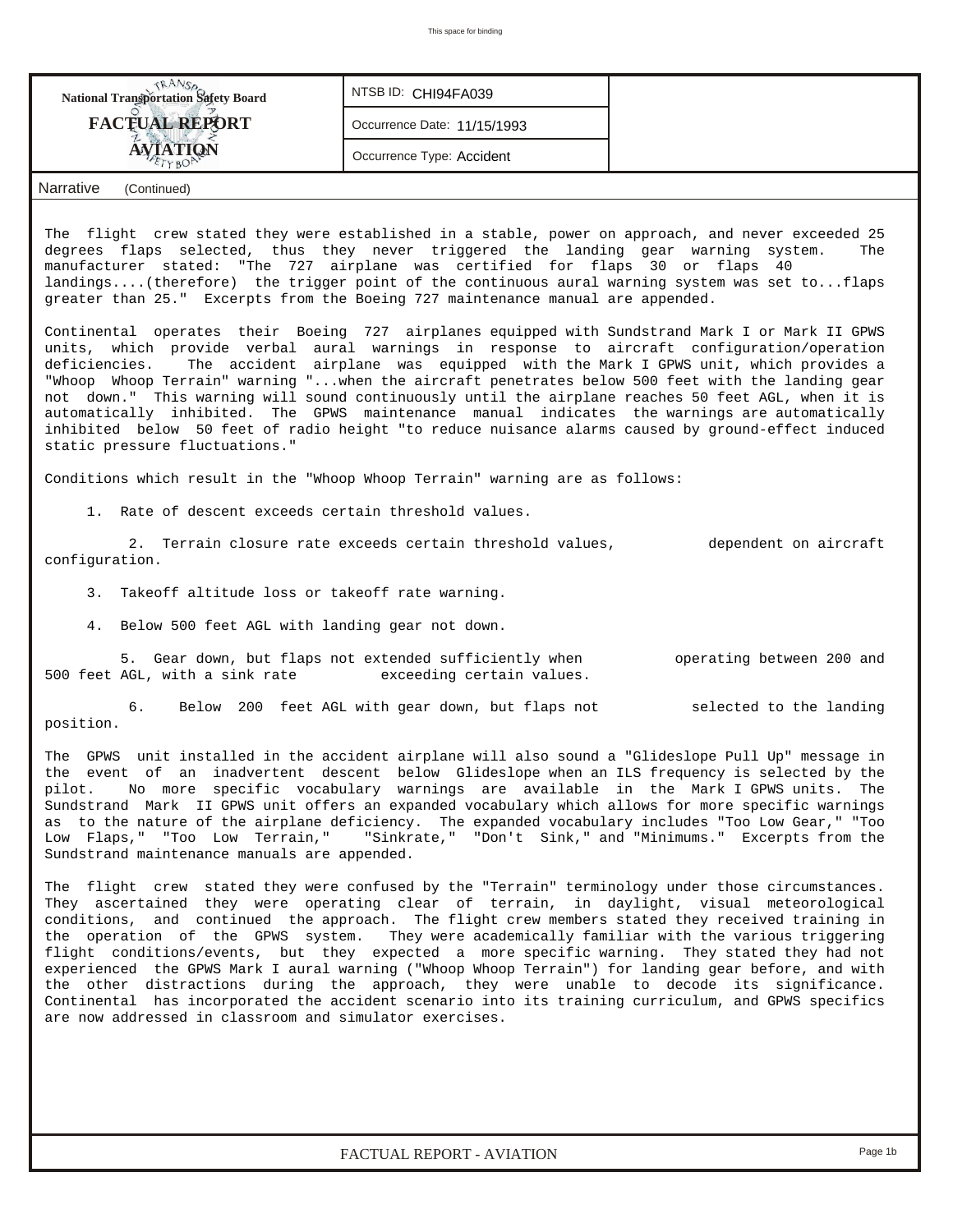| <b>National Transportation Safety Board</b>                              |                      | NTSB ID: CHI94FA039                                            |                          |                                             |     |             |                                      |                           |                     |                      |                           |  |
|--------------------------------------------------------------------------|----------------------|----------------------------------------------------------------|--------------------------|---------------------------------------------|-----|-------------|--------------------------------------|---------------------------|---------------------|----------------------|---------------------------|--|
| FACTUAL REPORT                                                           |                      | Occurrence Date: 11/15/1993                                    |                          |                                             |     |             |                                      |                           |                     |                      |                           |  |
| <b>AVIATION</b>                                                          |                      |                                                                |                          | Occurrence Type: Accident                   |     |             |                                      |                           |                     |                      |                           |  |
| Landing Facility/Approach Information                                    |                      |                                                                |                          |                                             |     |             |                                      |                           |                     |                      |                           |  |
| <b>Airport Name</b>                                                      | Airport ID:          |                                                                | <b>Airport Elevation</b> |                                             |     | Runway Used |                                      | Runway Length             |                     | Runway Width         |                           |  |
| O'HARE INTERNATIONAL                                                     | ORD                  |                                                                | 667 Ft. MSL              |                                             | 27L |             | 10141                                |                           | 150                 |                      |                           |  |
| Runway Surface Type: Asphalt                                             |                      |                                                                |                          |                                             |     |             |                                      |                           |                     |                      |                           |  |
| Runway Surface Condition: Dry                                            |                      |                                                                |                          |                                             |     |             |                                      |                           |                     |                      |                           |  |
|                                                                          |                      |                                                                |                          |                                             |     |             |                                      |                           |                     |                      |                           |  |
| Type Instrument Approach: NONE                                           |                      |                                                                |                          |                                             |     |             |                                      |                           |                     |                      |                           |  |
| VFR Approach/Landing: Go Around                                          |                      |                                                                |                          |                                             |     |             |                                      |                           |                     |                      |                           |  |
| Aircraft Information                                                     |                      |                                                                |                          |                                             |     |             |                                      |                           |                     |                      |                           |  |
| Aircraft Manufacturer<br><b>BOEING</b>                                   |                      |                                                                | Model/Series<br>727-227  |                                             |     |             |                                      |                           | 21245               | Serial Number        |                           |  |
| Airworthiness Certificate(s): Transport                                  |                      |                                                                |                          |                                             |     |             |                                      |                           |                     |                      |                           |  |
| Landing Gear Type: Retractable - Tricycle                                |                      |                                                                |                          |                                             |     |             |                                      |                           |                     |                      |                           |  |
| Homebuilt Aircraft? No                                                   | Number of Seats: 152 |                                                                |                          | Certified Max Gross Wt.                     |     |             | 190500 LBS                           |                           |                     | Number of Engines: 3 |                           |  |
| Engine Type:<br>Turbo Fan                                                |                      | P&W                                                            |                          | Engine Manufacturer:                        |     |             | Model/Series:<br>JT8D-9A             |                           |                     |                      | Rated Power:<br>14500 LBS |  |
| - Aircraft Inspection Information                                        |                      |                                                                |                          |                                             |     |             |                                      |                           |                     |                      |                           |  |
| Type of Last Inspection                                                  |                      | Date of Last Inspection<br>Time Since Last Inspection          |                          |                                             |     |             |                                      |                           | Airframe Total Time |                      |                           |  |
| <b>Continuous Airworthiness</b>                                          |                      | 512 Hours<br>09/1993                                           |                          |                                             |     |             |                                      | 43721 Hours               |                     |                      |                           |  |
| - Emergency Locator Transmitter (ELT) Information                        |                      |                                                                |                          |                                             |     |             |                                      |                           |                     |                      |                           |  |
| <b>ELT</b> Installed?                                                    | <b>ELT Operated?</b> |                                                                |                          |                                             |     |             | ELT Aided in Locating Accident Site? |                           |                     |                      |                           |  |
| Owner/Operator Information                                               |                      |                                                                |                          |                                             |     |             |                                      |                           |                     |                      |                           |  |
| Registered Aircraft Owner                                                |                      |                                                                |                          | <b>Street Address</b><br>114 W. 47TH STREET |     |             |                                      |                           |                     |                      |                           |  |
| UNITED STATES TRUST CO. NY                                               |                      |                                                                | City                     |                                             |     |             |                                      |                           |                     | State                | Zip Code                  |  |
|                                                                          |                      | <b>NEW YORK</b><br><b>NY</b><br>10038<br><b>Street Address</b> |                          |                                             |     |             |                                      |                           |                     |                      |                           |  |
| <b>Operator of Aircraft</b>                                              |                      |                                                                |                          | P.O. BOX 4607                               |     |             |                                      |                           |                     |                      |                           |  |
| CONTINENTAL AIRLINES, INC.                                               |                      | City<br><b>HOUSTON</b>                                         |                          |                                             |     |             |                                      | <b>State</b><br><b>TX</b> | Zip Code<br>77210   |                      |                           |  |
| Operator Does Business As:                                               |                      | Operator Designator Code: CALA                                 |                          |                                             |     |             |                                      |                           |                     |                      |                           |  |
| - Type of U.S. Certificate(s) Held:                                      |                      |                                                                |                          |                                             |     |             |                                      |                           |                     |                      |                           |  |
| Air Carrier Operating Certificate(s): Flag Carrier/Domestic              |                      |                                                                |                          |                                             |     |             |                                      |                           |                     |                      |                           |  |
| Operating Certificate:                                                   |                      |                                                                |                          | Operator Certificate:                       |     |             |                                      |                           |                     |                      |                           |  |
| Regulation Flight Conducted Under: Part 121: Air Carrier                 |                      |                                                                |                          |                                             |     |             |                                      |                           |                     |                      |                           |  |
| Type of Flight Operation Conducted: Scheduled; Domestic; Passenger/Cargo |                      |                                                                |                          |                                             |     |             |                                      |                           |                     |                      |                           |  |
| FACTUAL REPORT - AVIATION<br>Page 2                                      |                      |                                                                |                          |                                             |     |             |                                      |                           |                     |                      |                           |  |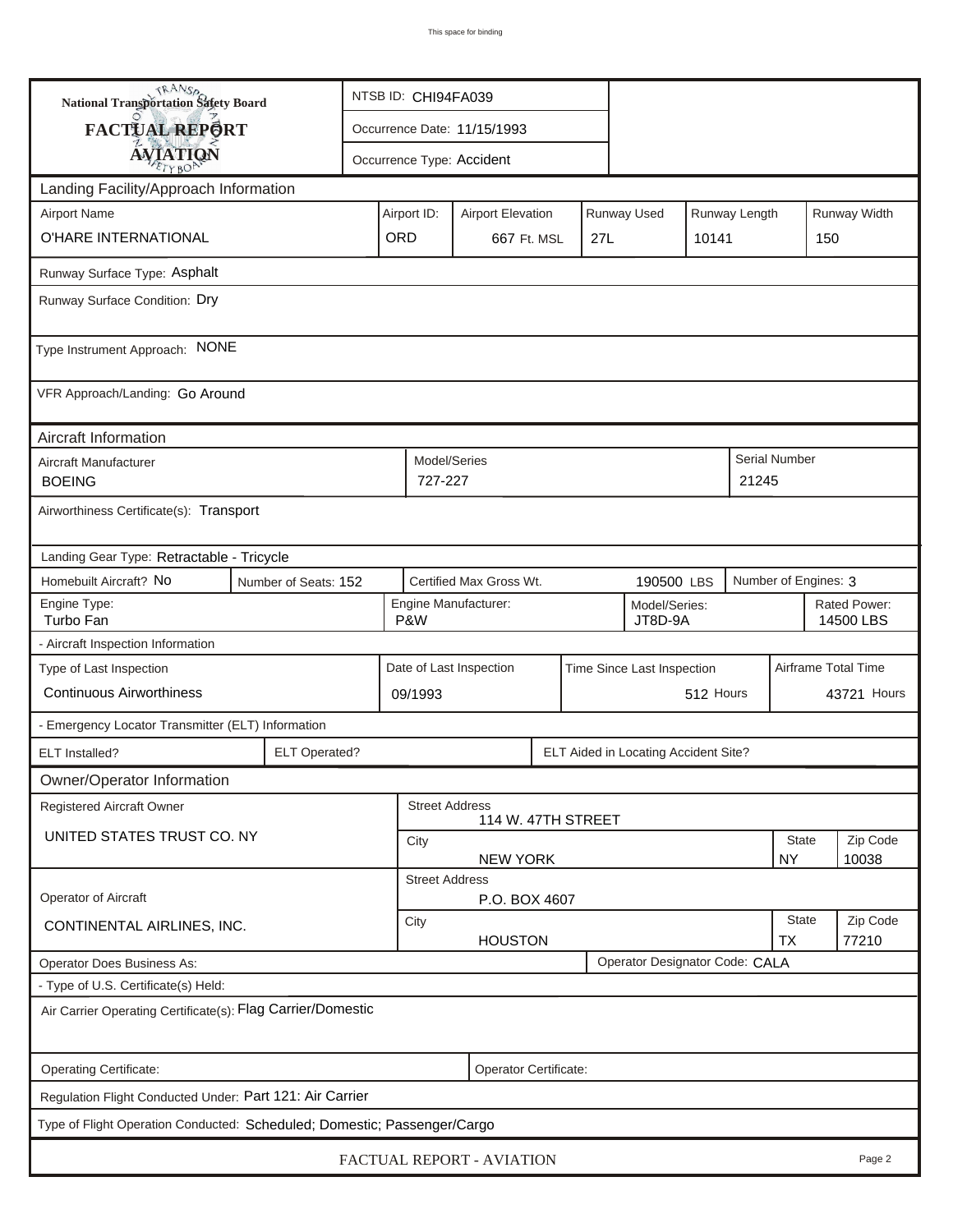| TRANSA<br>NTSB ID: CHI94FA039<br>National Transportation Safety Board                                |                                                             |           |                        |                                                      |                             |                           |          |                                        |            |      |                                    |                     |
|------------------------------------------------------------------------------------------------------|-------------------------------------------------------------|-----------|------------------------|------------------------------------------------------|-----------------------------|---------------------------|----------|----------------------------------------|------------|------|------------------------------------|---------------------|
|                                                                                                      | FACTUAL REPORT                                              |           |                        |                                                      | Occurrence Date: 11/15/1993 |                           |          |                                        |            |      |                                    |                     |
|                                                                                                      |                                                             |           |                        |                                                      |                             |                           |          |                                        |            |      |                                    |                     |
|                                                                                                      | <b>AVIATION</b>                                             |           |                        |                                                      | Occurrence Type: Accident   |                           |          |                                        |            |      |                                    |                     |
| <b>First Pilot Information</b>                                                                       |                                                             |           |                        |                                                      |                             |                           |          |                                        |            |      |                                    |                     |
| <b>State</b><br>City<br>Name<br>On File                                                              |                                                             |           |                        |                                                      |                             |                           |          |                                        |            |      | Date of Birth                      | Age                 |
| On File                                                                                              |                                                             |           |                        |                                                      |                             | On File                   | 43       |                                        |            |      |                                    |                     |
| Certificate Number: On File<br>Seat Occupied: Left<br>Principal Profession: Civilian Pilot<br>Sex: M |                                                             |           |                        |                                                      |                             |                           |          |                                        |            |      |                                    |                     |
| Airline Transport; Commercial; Flight Engineer<br>Certificate(s):                                    |                                                             |           |                        |                                                      |                             |                           |          |                                        |            |      |                                    |                     |
| Airplane Rating(s):<br>Multi-engine Land; Single-engine Land                                         |                                                             |           |                        |                                                      |                             |                           |          |                                        |            |      |                                    |                     |
|                                                                                                      | Rotorcraft/Glider/LTA: None                                 |           |                        |                                                      |                             |                           |          |                                        |            |      |                                    |                     |
|                                                                                                      | Instrument Rating(s): Airplane                              |           |                        |                                                      |                             |                           |          |                                        |            |      |                                    |                     |
| None<br>Instructor Rating(s):                                                                        |                                                             |           |                        |                                                      |                             |                           |          |                                        |            |      |                                    |                     |
|                                                                                                      | Type Rating/Endorsement for Accident/Incident Aircraft? Yes |           |                        |                                                      |                             |                           |          | <b>Current Biennial Flight Review?</b> |            |      |                                    |                     |
|                                                                                                      | Medical Cert.: Class 1                                      |           |                        | Medical Cert. Status: Valid Medical--no waivers/lim. |                             |                           |          |                                        |            |      | Date of Last Medical Exam: 08/1993 |                     |
|                                                                                                      |                                                             |           |                        |                                                      |                             |                           |          |                                        |            |      |                                    |                     |
| - Flight Time Matrix                                                                                 |                                                             | All A/C   | This Make<br>and Model | Airplane<br>Single Engine                            | Airplane<br>Mult-Engine     | Night                     | Actual   | Instrument<br>Simulated                | Rotorcraft |      | Glider                             | Lighter<br>Than Air |
| <b>Total Time</b>                                                                                    |                                                             | 11000     | 8200                   | 600                                                  | 10400                       | 2200                      | 2200     |                                        | 250        |      |                                    |                     |
|                                                                                                      | Pilot In Command(PIC)                                       | 10000     | 7200                   | 500                                                  | 9500                        | 1900                      | 1900     |                                        | 200        |      |                                    |                     |
| Instructor                                                                                           |                                                             |           |                        |                                                      |                             |                           |          |                                        |            |      |                                    |                     |
| Last 90 Days<br>Last 30 Days                                                                         |                                                             | 160<br>60 | 160<br>60              |                                                      | 160<br>60                   | 32<br>12                  | 32<br>12 |                                        | 2          |      |                                    |                     |
| Last 24 Hours                                                                                        |                                                             | 6         | 6                      |                                                      | 6                           | $\overline{c}$            |          | $\overline{2}$                         |            |      |                                    |                     |
|                                                                                                      | Seatbelt Used? Yes                                          |           |                        | Shoulder Harness Used? Yes                           |                             |                           |          | <b>Toxicology Performed? Yes</b>       |            |      | Second Pilot? Yes                  |                     |
|                                                                                                      |                                                             |           |                        |                                                      |                             |                           |          |                                        |            |      |                                    |                     |
|                                                                                                      | Flight Plan/Itinerary                                       |           |                        |                                                      |                             |                           |          |                                        |            |      |                                    |                     |
|                                                                                                      | Type of Flight Plan Filed: IFR                              |           |                        |                                                      |                             |                           |          |                                        |            |      |                                    |                     |
| Departure Point                                                                                      |                                                             |           |                        |                                                      |                             | <b>State</b>              |          | Airport Identifier                     |            |      | Departure Time                     | Time Zone           |
| <b>HOUSTON</b>                                                                                       |                                                             |           |                        |                                                      |                             | TX                        | IAH      |                                        |            | 1312 |                                    | <b>CST</b>          |
|                                                                                                      |                                                             |           |                        |                                                      |                             |                           |          |                                        |            |      |                                    |                     |
| Destination                                                                                          |                                                             |           |                        |                                                      |                             | <b>State</b>              |          | Airport Identifier                     |            |      |                                    |                     |
| Same as Accident/Incident Location                                                                   |                                                             |           |                        |                                                      |                             |                           |          |                                        |            |      |                                    |                     |
|                                                                                                      | Type of Clearance: VFR                                      |           |                        |                                                      |                             |                           |          |                                        |            |      |                                    |                     |
| Type of Airspace: Class B; Class E                                                                   |                                                             |           |                        |                                                      |                             |                           |          |                                        |            |      |                                    |                     |
|                                                                                                      | <b>Weather Information</b>                                  |           |                        |                                                      |                             |                           |          |                                        |            |      |                                    |                     |
| Source of Briefing:<br><b>Commercial Weather Service</b>                                             |                                                             |           |                        |                                                      |                             |                           |          |                                        |            |      |                                    |                     |
| Method of Briefing:                                                                                  |                                                             |           |                        |                                                      |                             |                           |          |                                        |            |      |                                    |                     |
|                                                                                                      |                                                             |           |                        |                                                      |                             | FACTUAL REPORT - AVIATION |          |                                        |            |      |                                    | Page 3              |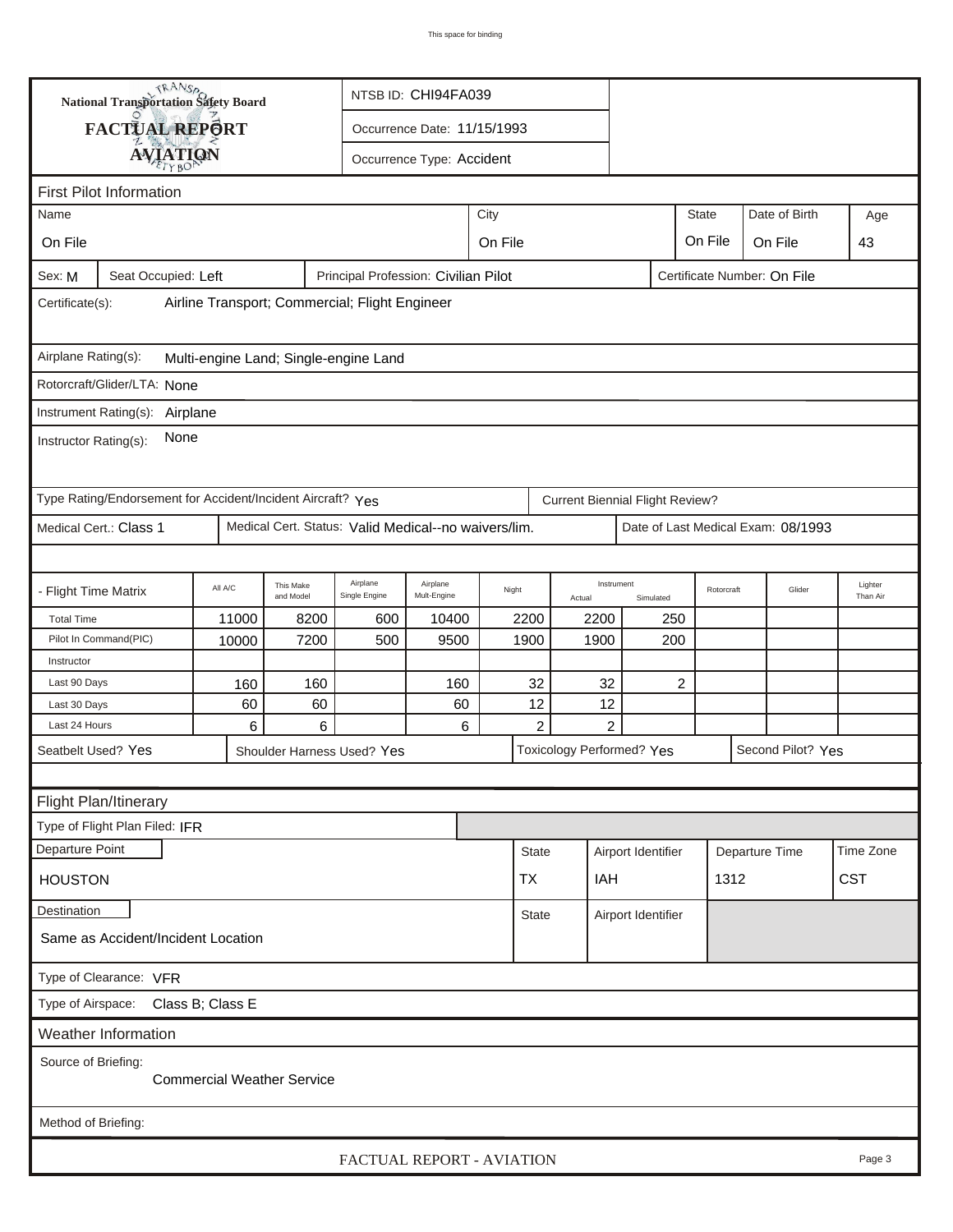|                        | <b>National Transportation Safety Board</b> |                  |                           | NTSB ID: CHI94FA039         |                     |                                     |    |                                                       |             |                   |       |        |
|------------------------|---------------------------------------------|------------------|---------------------------|-----------------------------|---------------------|-------------------------------------|----|-------------------------------------------------------|-------------|-------------------|-------|--------|
|                        | FACTUAL REPORT                              |                  |                           | Occurrence Date: 11/15/1993 |                     |                                     |    |                                                       |             |                   |       |        |
|                        | <b>AVIATION</b>                             |                  |                           | Occurrence Type: Accident   |                     |                                     |    |                                                       |             |                   |       |        |
|                        | Weather Information                         |                  |                           |                             |                     |                                     |    |                                                       |             |                   |       |        |
| WOF ID                 | <b>Observation Time</b>                     | Time Zone        | <b>WOF Elevation</b>      |                             |                     | WOF Distance From Accident Site     |    | Direction From Accident Site                          |             |                   |       |        |
| ORD                    | 1450                                        | <b>CST</b>       | 667 Ft. MSL               |                             |                     |                                     |    | 0 NM                                                  | 0 Deg. Mag. |                   |       |        |
|                        | Sky/Lowest Cloud Condition: Unknown         |                  |                           |                             |                     | 1800 Ft. AGL                        |    | Condition of Light: Day                               |             |                   |       |        |
|                        | Lowest Ceiling: Overcast                    |                  | 1800 Ft. AGL              |                             | Visibility:         |                                     | 12 | <b>SM</b>                                             |             | Altimeter:        | 30.00 | "Hg    |
| Temperature:           | $6^{\circ}C$                                | Dew Point:       | 2°C                       |                             | Wind Direction: 280 |                                     |    |                                                       |             | Density Altitude: |       | Ft.    |
| Wind Speed: 4          |                                             | Gusts:           |                           |                             |                     |                                     |    | Weather Condtions at Accident Site: Visual Conditions |             |                   |       |        |
| Visibility (RVR):      | 0<br>Ft.                                    | Visibility (RVV) | $\mathbf 0$               | <b>SM</b>                   |                     | Intensity of Precipitation: Unknown |    |                                                       |             |                   |       |        |
|                        | Restrictions to Visibility: None            |                  |                           |                             |                     |                                     |    |                                                       |             |                   |       |        |
|                        |                                             |                  |                           |                             |                     |                                     |    |                                                       |             |                   |       |        |
| Type of Precipitation: | None                                        |                  |                           |                             |                     |                                     |    |                                                       |             |                   |       |        |
|                        |                                             |                  |                           |                             |                     |                                     |    |                                                       |             |                   |       |        |
|                        | <b>Accident Information</b>                 |                  |                           |                             |                     |                                     |    |                                                       |             |                   |       |        |
|                        | Aircraft Damage: Substantial                |                  | Aircraft Fire: None       |                             |                     |                                     |    | Aircraft Explosion None                               |             |                   |       |        |
|                        | Classification: U.S. Registered/U.S. Soil   |                  |                           |                             |                     |                                     |    |                                                       |             |                   |       |        |
|                        | - Injury Summary Matrix                     | Fatal            | Serious<br>Minor          |                             | None                | <b>TOTAL</b>                        |    |                                                       |             |                   |       |        |
| <b>First Pilot</b>     |                                             |                  |                           |                             | 1                   |                                     |    |                                                       |             |                   |       |        |
| Second Pilot           |                                             |                  |                           |                             | $\mathbf{1}$        |                                     |    |                                                       |             |                   |       |        |
| <b>Student Pilot</b>   |                                             |                  |                           |                             |                     |                                     |    |                                                       |             |                   |       |        |
|                        | Flight Instructor                           |                  |                           |                             |                     |                                     |    |                                                       |             |                   |       |        |
| Check Pilot            |                                             |                  |                           |                             |                     |                                     |    |                                                       |             |                   |       |        |
|                        | <b>Flight Engineer</b>                      |                  |                           |                             | 1                   |                                     |    |                                                       |             |                   |       |        |
|                        | Cabin Attendants                            |                  |                           |                             | 4                   | 4                                   |    |                                                       |             |                   |       |        |
| Other Crew             |                                             |                  |                           |                             |                     |                                     |    |                                                       |             |                   |       |        |
| Passengers             |                                             |                  |                           |                             | 79                  | 79                                  |    |                                                       |             |                   |       |        |
| - TOTAL ABOARD -       |                                             |                  |                           |                             | 86                  | 86                                  |    |                                                       |             |                   |       |        |
| Other Ground           |                                             | 0                | 0                         | 0                           |                     | $\mathbf 0$                         |    |                                                       |             |                   |       |        |
|                        | - GRAND TOTAL -                             | 0                | 0                         | 0                           | 86                  | 86                                  |    |                                                       |             |                   |       |        |
|                        |                                             |                  |                           |                             |                     |                                     |    |                                                       |             |                   |       |        |
|                        |                                             |                  | FACTUAL REPORT - AVIATION |                             |                     |                                     |    |                                                       |             |                   |       | Page 4 |